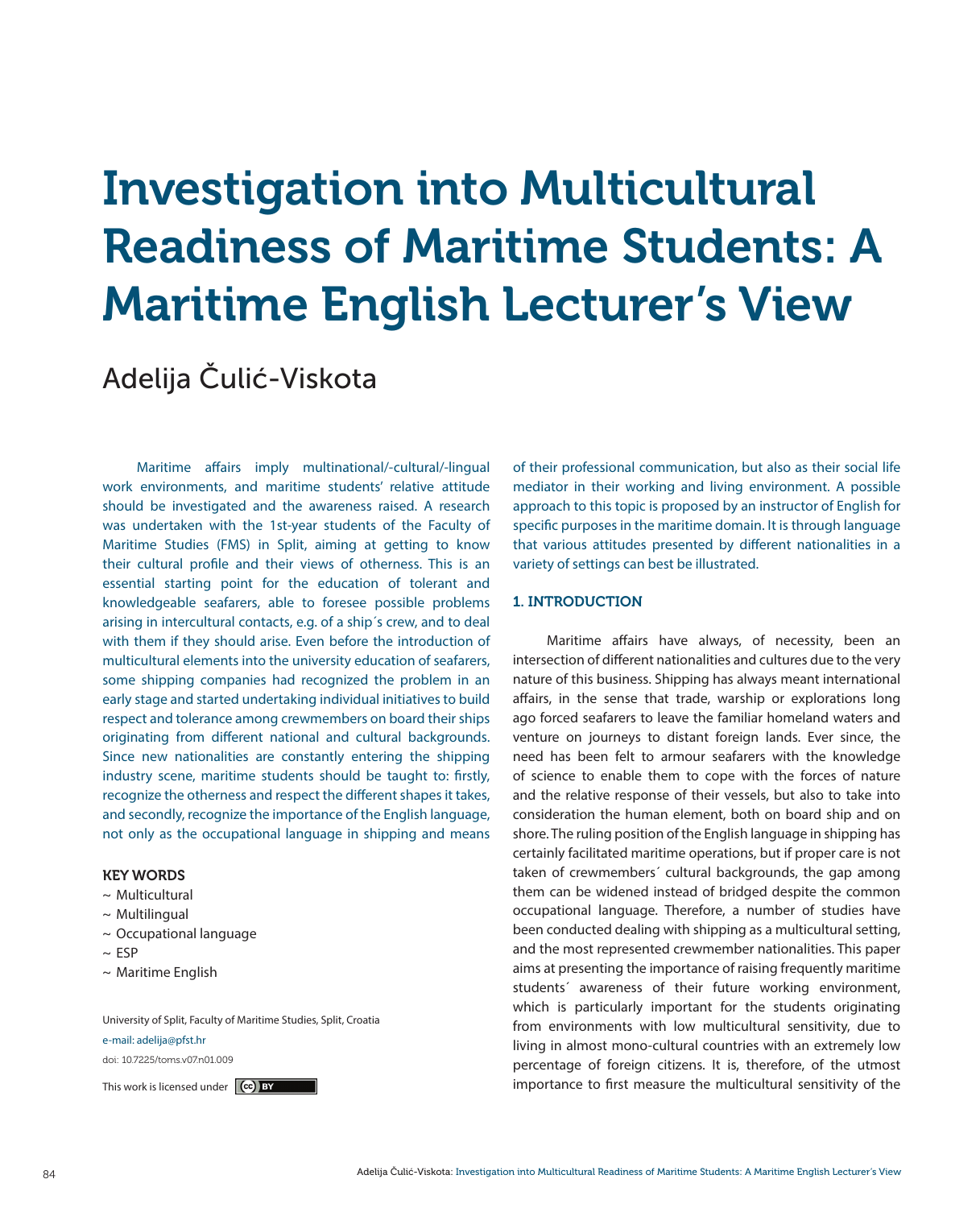students enrolling for maritime studies, so as to clearly see what exactly the tasks of Maritime English lecturers should be. Due to the nature of their field of humanities and branch of linguistics, they should certainly take one of the leading roles and join in with their students to produce a wider range of materials intended for facilitating their students´ passage to real-life situations in multicultural environments.

#### 2. SHIPPING AS A TRADITIONALLY TRANSITIVE ACTIVITY IN MULTICULTURAL SETTINGS, AND THE NEED FOR A COMMON WORKING LANGUAGE

Since the early settling of the Germanic tribes on the shores of the British Isles, the spoken language has begun its development to become the global modern English language as we know it today. Already the Old English of Beowulf represents a variety of literal terms for a *ship*, while following the poetic diction technique called *kenning* allusive compounds have been found, e.g. the term meaning literally *whale-road*, actually denoting the *sea*, while *wave-traverser/rider* was used to denote the *ship*. The mastery of the seas and ships was of greatest importance for the newcomers' incursions. Thus, the English words *ship* and *boat* are held to originate from this period. The Frisians, from what is now northern Holland and north-western Germany, were also among the invaders, and it is believed that the English words *sea, boat, storm, rain, snow, freeze, frost, mist*, all important or related to shipping, originate mainly from Old High German, Old Norse and Frisian<sup>1</sup>. Thus, ships and shipping already in those early days connected people of different backgrounds, their intercultural contacts resulting in changes, e.g. linguistic. Only much later on, during the times of great explorations will there be different nationalities mentioned as manning ships, such as the case of the Portuguese Magellan´s Spanish expedition with vessels manned by culturally diverse crew.<sup>2</sup> Other famous names from the seafaring history were well-known as internationalists, e.g. Thor Heyerdahl, Roald Amundsen<sup>3</sup>.

However, British colonialism was definitely a major cause of propagation of the English language across the oceans from the British Isles around the globe, where it has established itself as an essential means of global communication in different human activities and businesses, maritime affairs included. With the times of colonisation of new territories by the leading European nations, there appeared a spread of the English language into colonialised areas, but also onto the activities involved in colonialisation itself, shipping certainly being part of it. According to Samuel

Osborne, relating results of a survey on the British colonial past in *The Independent*<sup>4</sup> early in 2016, "*At its height in 1922, the British empire governed a fifth of the world's population and a quarter of the world's total land area*." The British were the leading colonial nation of the time and the English language influenced a number of minor languages, which resulted in a number of pidgins and creoles. Further developments in shipbuilding and navigation of the period facilitated and fostered the contacts. Still, the situation has changed over time. English has certainly become the global language without any real contenders, but the circumstances in shipping have in the meantime changed. The British are no longer the leading maritime nation they used to be, while the English language has seen the appearance of Maritime English as an independent jargon spoken and written by seafarers of origins different from the British. According to Alfiani (2010: iv), "*The declining number of seafarers from major ship-owner countries (EU, USA, Japan, etc.) has been one of the reasons which pushed the ship owners and employers to man their ships with crews from various nationalities*." Seafaring is not so attractive any more to the citizens of developed countries, but it continues to attract citizens of developing countries. Therefore, the need has arisen for a common occupational language that would ensure the safety of navigation.

### 2.1. Multicultural Awareness of Shipping Companies – Early Stage

A modern ship may be considered as the meeting point of representatives of different cultures gathered into a working team aiming at making profit for themselves and their employers. In this sense, a culturally diverse team has to live and work in a restricted space - their vessel, which certainly makes the scene more complicated. As it has already been stated, "*A fish only discovers its need for water when it is no longer in it. Our own culture is like water to a fish. It sustains us. We live and breathe through it.*"5 This simply means that, when not supported by one´s own culture, a person feels like a fish out of water, i.e. not relaxed, insecure, deficient, frustrated. Thus, if not provided with multicultural awareness and readiness to understand and adapt to foreign cultures, one can hardly feel ready to work and accomplish the required tasks. On the other hand, there is a Hindu proverb expressing an apparently controversial thought: "*The three great mysteries: air to a bird, water to a fish, and human kind to itself.*" On a second thought though, it means exactly what Fons Trompenaars and Hampden-Turner stated, because we usually tend to take our environment for granted, seldom being *1. According to Merriam Webster's online dictionary, available at: [https://www.](https://www.merriam-webster.com/dictionary)* aware of its importance to our functioning and self-realisation.



*[merriam-webster.com/dictionary](https://www.merriam-webster.com/dictionary) (accessed February 15, 2017)*

*<sup>2.</sup> For more details, see Čulić-Viskota, A., 2015*

*<sup>3.</sup> Amundsen´s 1897-99 Antarctic exploration featured a vessel manned with a Belgian master and crewmembers of Norwegian, Polish, Romanian, American, French, and Swedish origins.*

*<sup>4.</sup> "5 of the worst atrocities carried out by the British Empire", an article authored by Samuel Osborne, appeared on the Independent of January 19, 2016*

*<sup>5.</sup> Fons Trompenaars and Charles Hampden-Turner. Riding the Waves of Culture. New York: McGraw-Hill Publishing, 1997*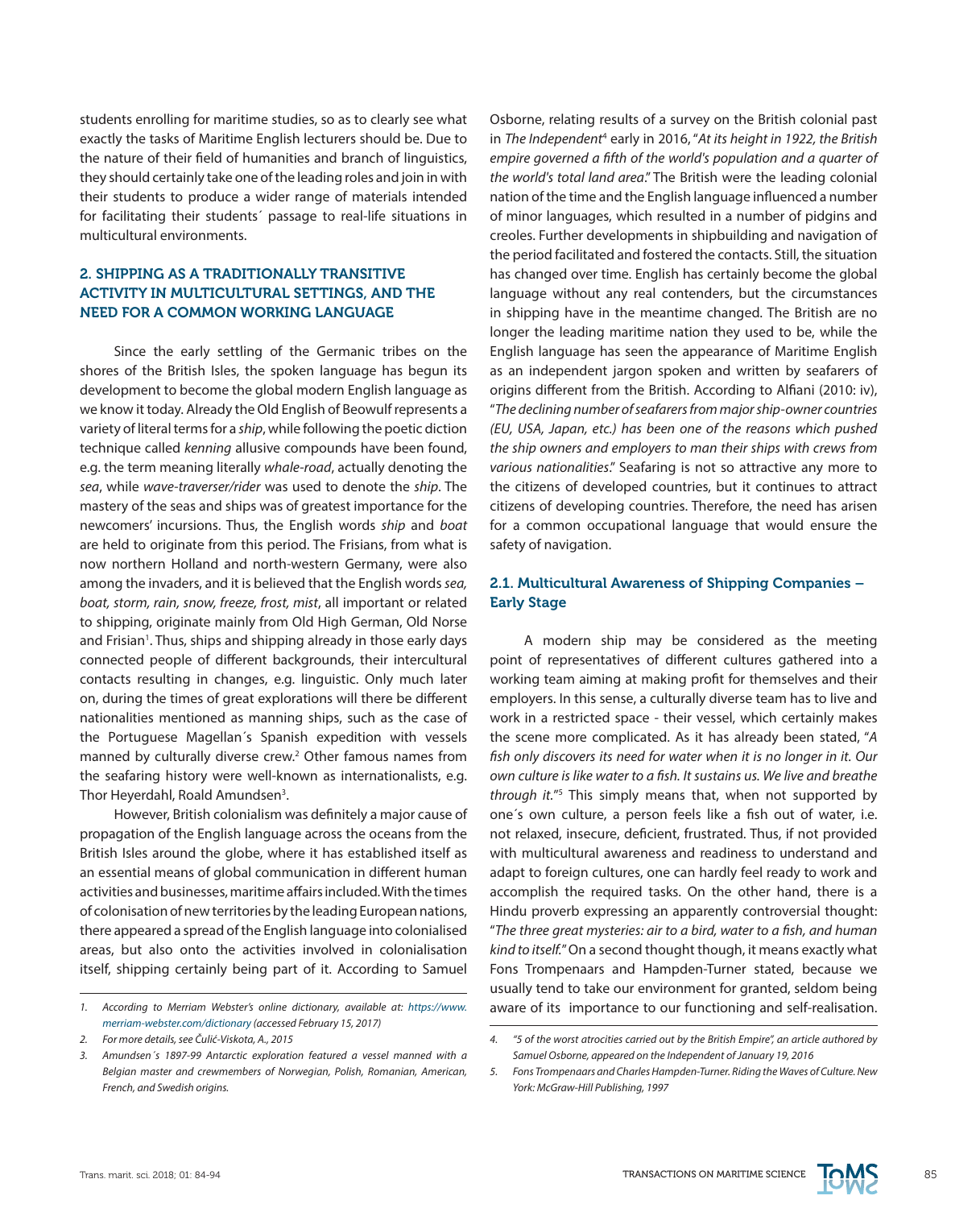After all, in old Greek there was a phrase introduced by Aristotle that a human being is *ζώον πολιτιχόν*6 or, in a wider sense of the term, a social animal, i.e. a living being predisposed to live in a social group. Despite different interpretations of *πoλιτικόν* in this Aristotle´s phrase, it could easily be understood as the characteristic of the human kind to cooperate within a group in a common enterprise, or to communicate within a community of a kind.

In the early 1990s modern shipping companies have realised the importance of the community of a ship's crew, as well as that of communication in both its linguistic and social aspects. The Japanese NYK shipping company management was among the first to make efforts to raise the level of cultural awareness or cultural literacy essential to intercultural communication. Having conducted a research among all their employees originating from different countries and cultures, they compiled *Guidelines on Understanding Intercultural Relationship* – a circular sent to ship masters to be provided in the messrooms and conspicuous places on board. In Part One of the *Guidelines*, intercultural relations are explained. First, it is stated as a fact that within a ship´s crew there are mutual influences at work – people recognise different ways of coping with problems. No culture is common to all people – cultural differences are natural and inevitable. Crewmembers are instructed to *learn* from representatives of different cultures and to seek similarities as a way of bridging the differences. Also, crewmembers are warned of the danger of falling into the trap of generalisations and stereotypes. They are instructed to be "*careful when expressing beliefs, slow in communicating them and to avoid unknown or culture-specific words / phrases*". Part Two of the *Guidelines*, titled "Practice Cultural Sensitivity", is introduced by the idea that each person is unique and there is a need for: a) respect of "other" (= different) attitudes and customs, and b) consideration of religion and culture as part of one´s personality. A conclusion is drawn that differences should be expected and consideration and respect should guide a person´s behaviour. The rest of the Guidelines is dedicated to individual cultures whose representatives man NYK vessels. Each chapter is divided into *Dos, Don´ts* and *Things to Remember When with* ... Among the concepts presented is *Mianxi*<sup>7</sup> in the Chinese culture, which is associated with the concept of *face* in the Western cultures, or *obraz*<sup>8</sup> in the Slavic ones, e.g. Croatian, Serbian, Bulgarian as exemplified by Stojanovich (1994: 48-9). All the examples refer to politeness in communication. It was introduced into the English linguistics by Goffman in 1959, later dealt with by Brown & Levinson in 19879 . The aim of developing such strategies of polite communication is to enable ourselves as speakers to save the face of the interlocutor and our own. It is important to avoid *face threatening acts* and to use *positive politeness* instead. The Guidelines have been revisited for the purpose of this paper after a 10-year period<sup>10</sup>. As more nations have emerged on the shipping scene in the meantime, the Guidelines have been extended with the characteristics of the Filipinos, Indians, Croats, Romanians, followed by "*General Perspectives on the Culture of Nations in Transitions / South East Europe: (Albania, Bosnia-Herzegovina, Bulgaria, Croatia, FYR Macedonia, Kosovo, Moldova, including Romania, Serbia-Montenegro, Slovenia)*". There are practical tips about each culture in the descriptive introduction. Still, the main point seems to be misunderstood, as can be seen from the extract below:

"*It is hoped that through this guideline readers will have the awareness in breaking the barriers, deterring misconception and misjudgement against certain cultures that may hinder a productive relationship on board a ship; and for a greater number of our people to feel greater satisfaction and enjoyment because of an enhanced good working relationship in any ship. Please post this circular to the mess halls and other conspicuous areas on board so that it will serve its purpose*."

While it is certainly a good idea to post memos in visible places to be caught by the viewer's photographic memory, the expectation that it will substantially contribute to resolving possible breakdowns in intercultural communications is far from realistic. Raising awareness of problems is just the first step towards a less critical approach to other cultures, while only a much more comprehensive training including practical exercises could be expected to result in real changes in an individual´s attitude.

#### 2.2. Multiculturalism as Represented in the Maritime University Studies at FMS

For the purpose of this paper, an investigation into the *6. According to some encyclopaedic interpretations ([http://www.enciklopedija.](http://www.enciklopedija.hr/natuknica.aspx%3Fid%3D67397)* university courses incorporating multiculturalist topics in the

*[hr/natuknica.aspx?id=67397](http://www.enciklopedija.hr/natuknica.aspx%3Fid%3D67397) and [http://www.encyclopedia.com/history/](http://www.encyclopedia.com/history/dictionaries-thesauruses-pictures-and-press-releases/media-history) [dictionaries-thesauruses-pictures-and-press-releases/media-history\)](http://www.encyclopedia.com/history/dictionaries-thesauruses-pictures-and-press-releases/media-history) Aristotle's definition of the human being as ζ*ώ*ον πoλιτικόν clearly regards humans as properly belonging to a polis or community, but also indicates that humans are distinguished by communication since there can be no conception of a community without communication, and vice versa, as the Latin etymologies suggest.* 

*<sup>7.</sup> Mianxi (pronounced mianzi in Mandarin Chinese), as a trait of Chinese culture, was first mentioned by an American missionary to China in the 19th ct. His name was Arthur Smith, and he spent 54 years in China. In the resulting book called "Chinese Characteristics", he pointed out that this was the key concept to understanding Chinese personality.*

*<sup>8.</sup> Croatian obraz, according to the Croatian Language Portal (Hrvatski jezični portal-HJP): conn. honour, honesty, pride. The item is followed by 10 different phrases, all having connotative meanings. (available at: [http://hjp.znanje.hr/](http://hjp.znanje.hr/index.php%3Fshow%3Dsearch_by_id%26id%3DeFtmUBE%253D) [index.php?show=search\\_by\\_id&id=eFtmUBE%3D](http://hjp.znanje.hr/index.php%3Fshow%3Dsearch_by_id%26id%3DeFtmUBE%253D) )*

*<sup>9.</sup> More about the concept of face and the communicative category of politeness in Čulić-Viskota A.(2002)*

*<sup>10.</sup> Guidelines for intercultural relations, issued by NYK shipping company, were first consulted in 2007 and mentioned in a conference paper presented at 2007 International Maritime English Conference in Rotterdam, Netherlands.*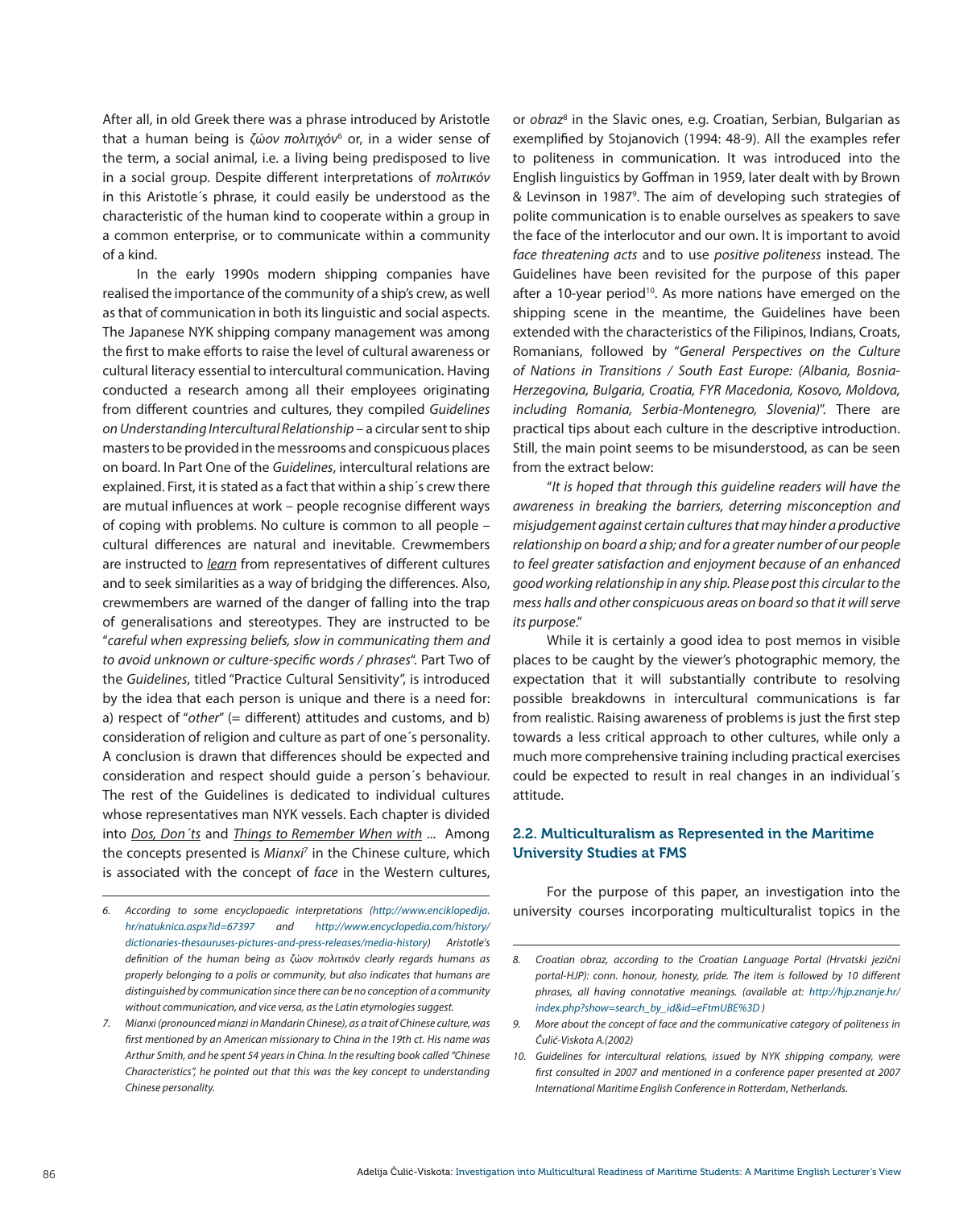curricula designed and implemented at the Faculty of Maritime Studies of the University of Split, has been undertaken.

The results have shown that multiculturalist topics are represented in the *Nautical* and *Marine Engineering* departments, with only one relative core course, *Psycho-sociology*, at the undergraduate level for nautical students, and *Work Organisation and Management on Board* for marine engineering students. The students of *Marine Electrical Engineering and Information Technologies* are offered the elective course *Work Organisation and Management on Board* in the 3rd semester, and the core *Safety at sea* in the 6th semester. *Maritime management* students have two core courses in the 2nd semester, *Management in Shipping and Ports*, and 3rd semester, *Communicology*, with an additional possibility of elective *Socio-psychology* in the 6<sup>th</sup> semester, as they are obviously expected to deal with people originating from different cultures, whether they work on board or on shore. The best educated students in this respect should result from *Marine Yacht and Marina Management* studies, as they are offered the core *Communicology* and elective *Socio-psychology* in the undergraduate, and two compulsory courses, *Human Resource Management* and *Psycho-sociology*, related to multiculturalist topics in the graduate studies.

In the compulsory course in *Psycho-sociology*, a lecture is dedicated to the *acceptance / inclusion of others: identity and multiculturalism on board*. Still, it is only a 1.5-hour lecture, without discussion or exercises to follow. This can only give students an idea of the topic without a more serious possibility of examining or deepening it. In the elective course *Work organisation and management on board* for the students of *Marine engineering*, one of the topics dealt with is *Management in the conditions of cultural differences*. Students of *Marine electrical engineering and information technologies*, except for the possibility of the elective course in *Work organisation and management on board*, have no multiculturalist topics included in any of the core courses, although the course in *Safety at sea* (45 hours of lectures and 15 hours of exercises) could certainly provide students with more than technical knowledge about the behaviour in emergencies. A number of International Maritime Organization Casualty Reports point out poor communications between different cultures as factors leading to accidents. More lecture themes related to multiculturalism can be found in the course on *Communicology*, and these are referred to as *Intercultural and non-verbal communication*, as well as *Organisational communication*. Finally, the course in *Human resource management* incorporates ideas about *neuro-linguistic programming*, which can also be related to multiculturalism, but no other topics within this course have been detected to relate to it.

#### 2.3. Multiculturalism as Part of Maritime English Courses, and the Related Teaching Materials

The idea of multiculturalism should, more than in any other courses, be part of Maritime English courses at maritime universities. An investigation has been conducted into some teaching materials for Maritime English courses at this point, with the objective to find out how much multiculturalism there is. The results are not encouraging. For example, ships' crews in the teaching materials considered mainly consist of crewmembers of European origin: English, Scottish, German, Finnish, Polish or Latvian. No other nationalities are mentioned which currently represent a greater part of ships' crews. The materials should therefore be reviewed periodically, and alterations to suit current practices should be made if the materials are to remain in use over a lengthy period of time due to their being high-quality teaching materials from other aspects. Secondly, students' level of the English language knowledge at enrolling in university studies has been observed to be increasing rapidly due to their exposure to English through written and spoken communication. Therefore, due to the existence of modern e-learning Maritime English teaching materials such as those resulting from the MarEng Project as well as the already iconic IMLP, the students at maritime universities can very well acquire the basic terminology through independent e-learning, while the Maritime English lecturer should assist them, among other things, in the acquisition of intercultural communication skills. The terminological aspect of Maritime English is a kind of knowledge that is easily obtainable, understandable and easy to remember. Most of the time a Maritime English lecturer has for the terminology-related part of the syllabus should be dedicated to the disambiguation of terms. The topics like multi-/intercultural ones are currently those which should be more closely and extensively dealt with. More time should be dedicated to the topics on which safety provided by appropriate communication is based. Communication can be expected to be appropriate only when the participants are able to tolerate, understand, and accept one another, and this goal cannot be reached by insisting on the operational language only, but on the language in use, i.e. what the participants in a communication act can do with the language, which again is highly dependent on the cultures from which they originate. Therefore, the Maritime English lecturer should certainly be an English lecturer, but also an *intercultural broker*11, who will help to educate *culturally literate*12 seafarers.



*<sup>11.</sup> The term is used and explained extensively by Bocanegra-Valle, A. (2015) Intercultural Learners, Intercultural Brokers and ESP Classrooms: The Case of a Shipping Business Course*

*<sup>12.</sup> The term cultural literacy was coined by E.D. Hirsch (1987), and reappeared in Hirsch, Kett, & Trefil's (2002).*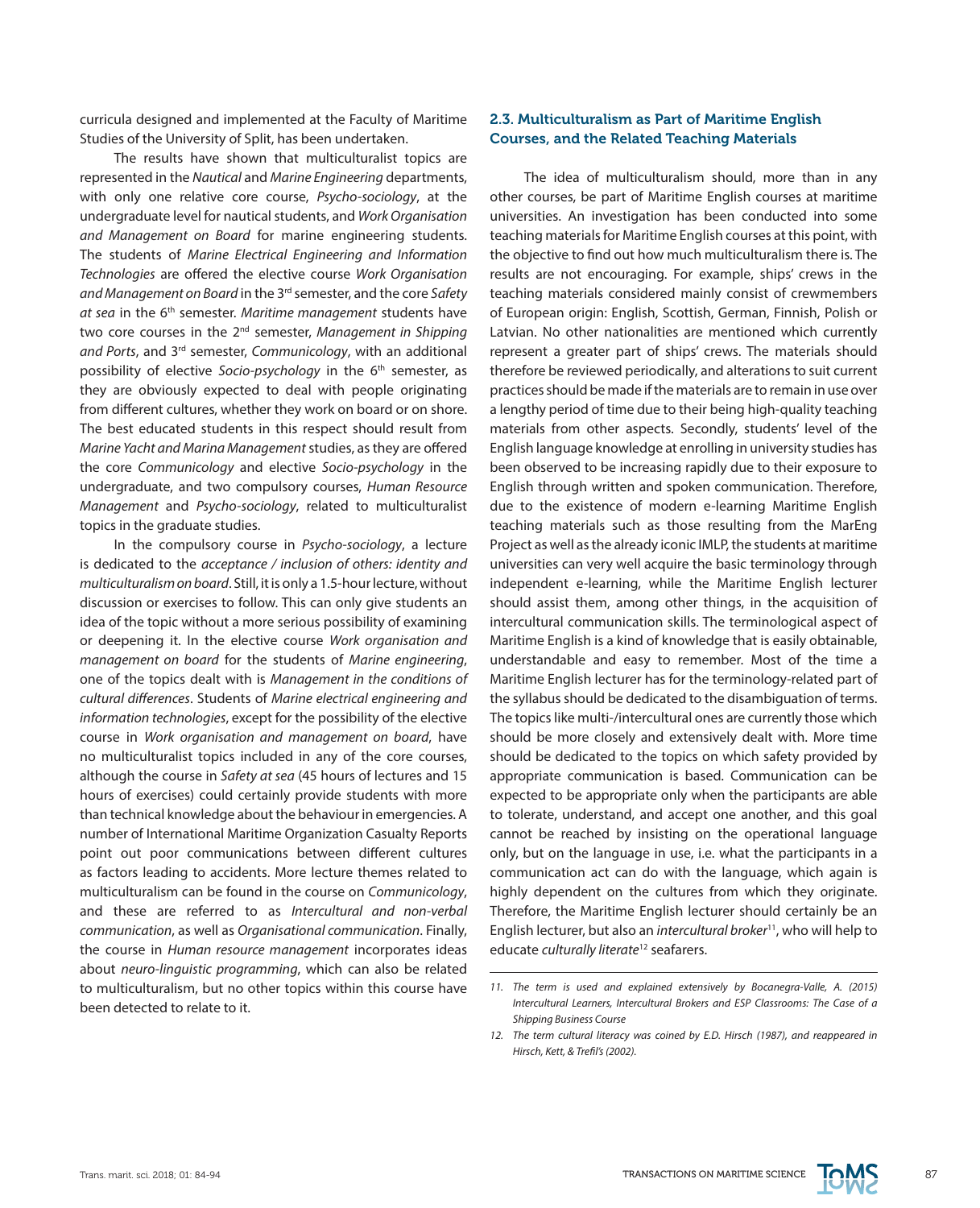#### 3. CULTURAL PROFILE OF THE 1ST-SEMESTER STUDENTS AT FMS, AND THEIR VIEWS OF OTHERNESS

In order to be able to incorporate multiculturalism topics into Maritime English courses for the students at the Faculty of Maritime Studies in Split, a need was felt to discover their worldviews and attitudes towards otherness and inclusion, and to specify what the points of departure and destination should be, i.e. how long our voyage to understand and accept otherness and its inclusion would be, and what the teaching material should concentrate on.

#### 3.1. Research Methodology: Use of Appropriate Multiculturalism Questionnaire

First, the decision had to be made on an appropriate questionnaire to be used for the purpose. There are already numerous questionnaires available worldwide, which had been devised for different purposes by different specialists in various fields, mostly psychologists. Thus, the decision was reached to use the *Multiculturality Experience Questionnaire* devised by Narvaez (2009)<sup>13</sup>. Still, it was devised for different target audiences and was not entirely appropriate for the Croatian students of maritime studies due to its containing a number of items not relevant for this purpose, e.g. those referring to the state of affairs specific for the USA, including the country-specific minority groups. So, the Narvaez *Multiculturality Experience Questionnaire* (MEQ) was adapted with the permission obtained from the author by retaining the first 15 items and leaving out the remaining 2 strictly USA-specific ones. The original scales by which the students´ answers were analysed have also been retained.

The investigation was carried out with the 1st-semester students in order to better familiarise the Maritime English lecturers with the kind of prevailing student mindset, i.e. their mental attitudes or predispositions that predetermine their responses to and interpretations of persons and situations. The questionnaire had to be inclusive enough to allow drawing conclusions but, at the same time, of appropriate complexity and length that would not discourage the 1<sup>st</sup>-semester students from participating in the research.

According to Narvaez´s idea, even in the adapted questionnaire, i.e. without the two additional items, there are two different subscales:

1. *The Multicultural Experience subscale* to which the items numbered 1, 3 – 5, 7, 12, 13, 14, and 15 refer;

2. *The Multicultural Desire subscale* to which the items numbered 2, 6, 8, 9, 10, and 11 refer.

*The Multicultural Experience subscale* helps in getting acquainted with the students´ current experiential assets, while the refers to the person's willingness or desire to increase their multicultural experiences and may be considered as an indicator of their open-mindedness.

#### 3.2. Results and Discussion

The total number of 225 students from the 5 departments of the FMS participated in the survey by anonymously answering and filling in a 15-item-questionnaire.

The following is the analysis of each of the 15 items of the questionnaire, as answered by the 225 students.



#### Figure 1.

Results of answers to Item 1: How often do you travel out of your country?

Figure 1 shows that 65 % of the students, who travel regularly or have travelled three or more times out of their own country, can be considered appropriate for the job of a seafarer, who will probably spend most of their working time abroad, in different countries and foreign cultures. However, 6% of the students have never been out of their own country by the age of 18. This can be an indicator of their possibly not having a clear idea of what is expected of them in their future job.

Figure 2 shows that 97 % of the students want to travel outside of their country, which is an essential attitude for their future job. However, the remaining 3 % of the students are not at all keen on leaving their country for their job, which is certainly not an attitude in favour of the seafaring profession.

*<sup>13.</sup> Darcia Narvaez, Ph.D., University of Notre Dame, IN., USA and her collaborators devised the questionnaire in 2009. With permission grant, the questionnaire was adapted for the purposes of this study.*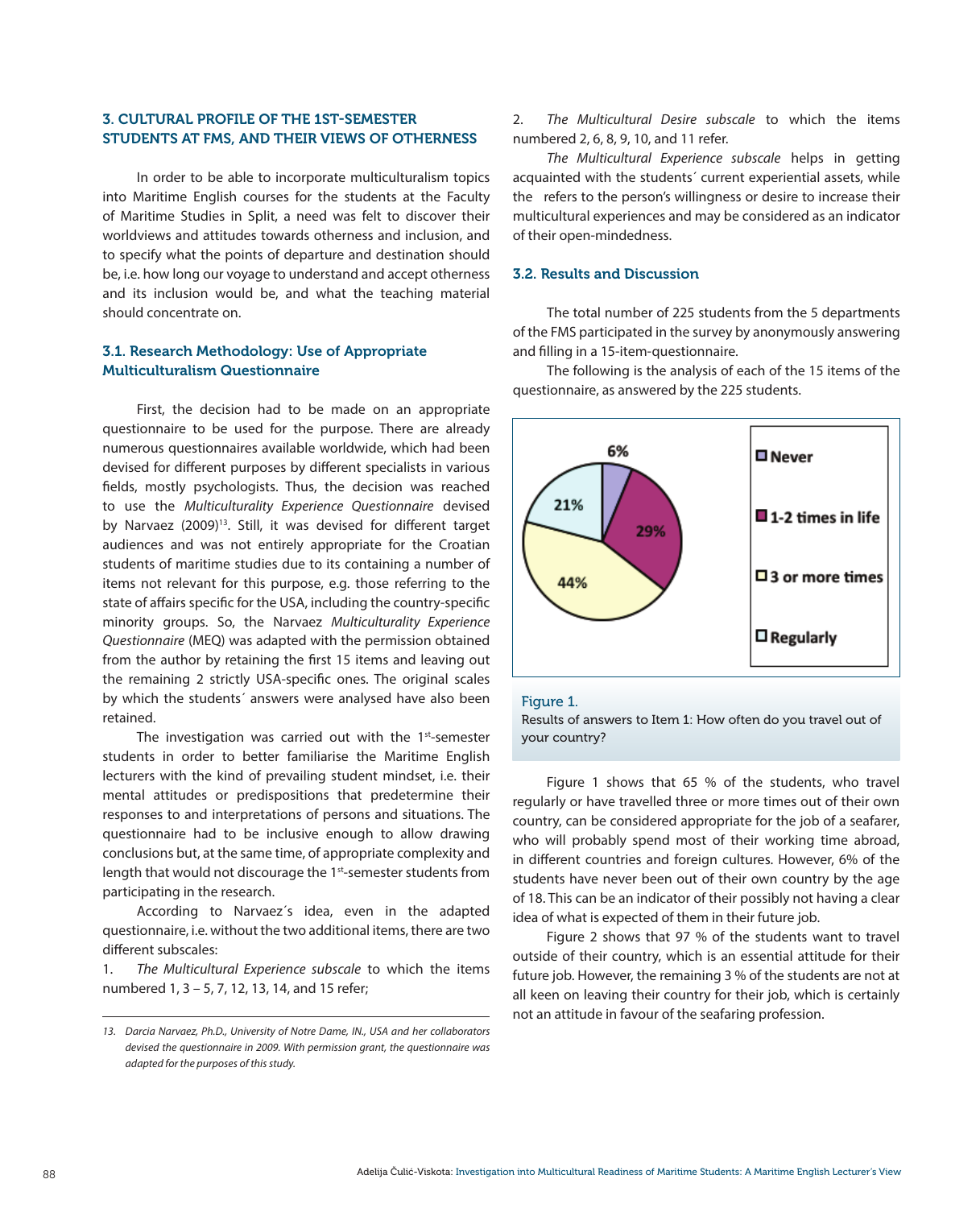

#### Figure 2.

Results of answers to Item 2: I want to travel outside of my country.



#### Figure 3.

Results of answers to Item 3: How many languages do you speak well?

Figure 3 shows an encouraging result of the students' knowledge of languages. Although English is the operational or vocational language in maritime affairs, there are different situations in onboard activities, e.g. during pilotage, when the activities are facilitated by the knowledge of the local language.<sup>14</sup> Thus, 76 % of the students speak well at least two or more languages. However, the percentage of students who have stated that they speak well only one language (i.e. mother tongue), is considered too high.



#### Figure 4.

Results of answers to Item 4: I correspond currently with people from other countries.

According to Figure 84 % of the students correspond with people from other countries, which can develop not only their knowledge of the language used for correspondence, but also of the elements of knowledge of other cultures. This fact can be used in the classroom work and these students can be given the opportunity to present the elements of their communication that they consider of possible interest to their colleagues, and the latter can indirectly get in contact with different cultures in this way.



#### Figure 5.

Results of answers to Item 5: I have friends from cultural / racial / ethnic backgrounds different from my own.

Figure 5 shows that 68 % of the students have at least one or more friends with cultural / racial / ethnic backgrounds different from their own, and it is an encouraging fact as regards the development of their readiness to accept otherness in different forms it may take, or at least an initial predisposition



*<sup>14.</sup> For more about Master-Pilot-Tug communication characteristics and problems, see: Čulić-Viskota, A. (2014); (2015).*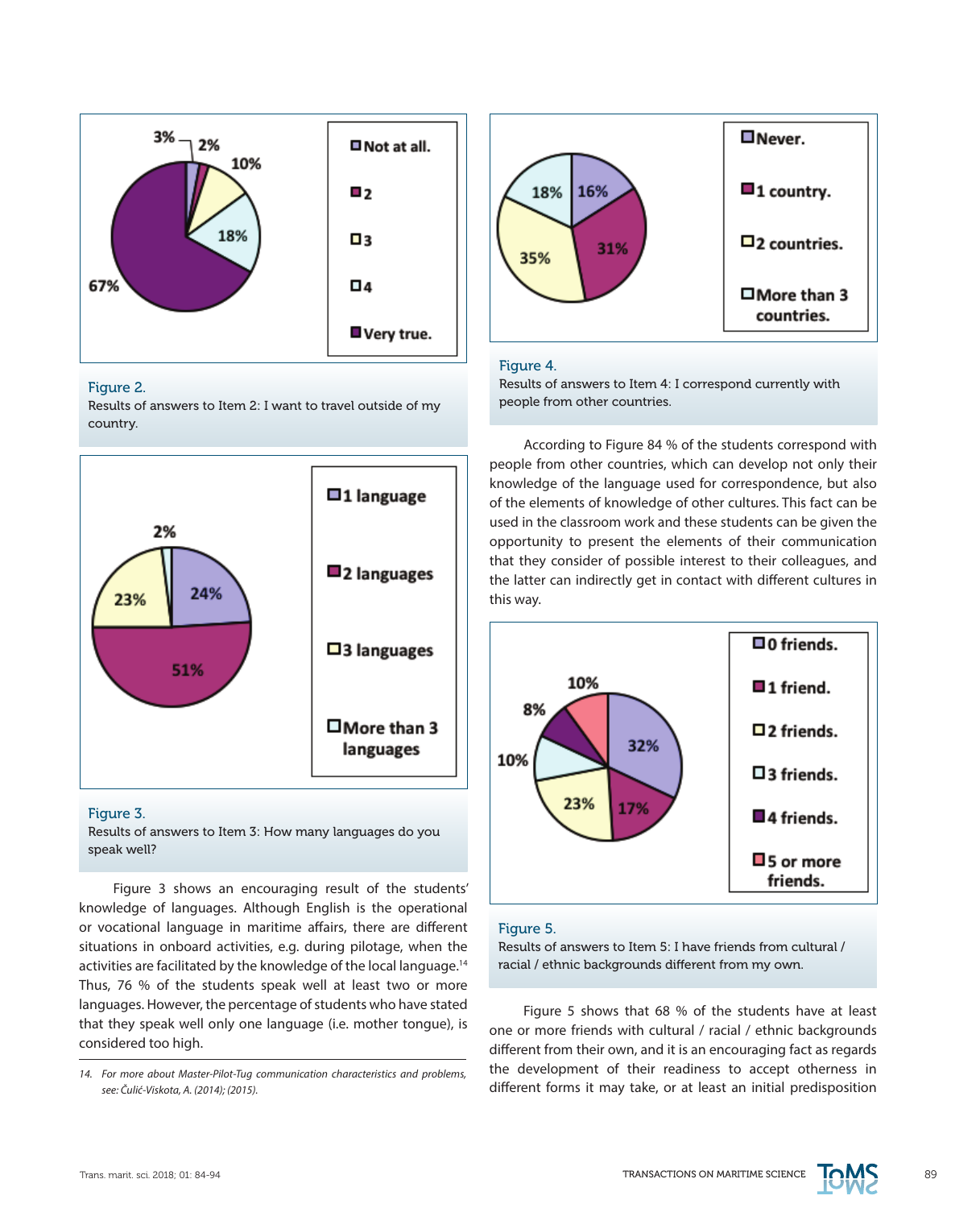to the development and growth in this regard. The ship's crew is based on hierarchy, but they have to live as a family, in a limited space and with respect for one another.



#### Figure 6.

Results of answers to Item 6: I want to have friends from different cultural/racial/ethnic backgrounds. The result of Figure 8.

Figure 6 shows that 92 % of the students want to establish friendly relations to persons of different cultural / racial / ethnical backgrounds. This indicates their open-mindedness essential in their future jobs. However, 8 % of the students expressed overt disinterest or reluctance to do so, which makes them a group of particular interest for the lecturer, whose aim should be to try to make them contemplate on the nature of friendship and possibilities of making friends with persons of cultural or other backgrounds different from their own.



#### Figure 7.

Results of answers to Item 7: I study/work with people from cultural / racial / ethnical backgrounds different from mine.

Figure 7 reflects the true image of a largely mono-cultural society like the Croatian, i.e. 63 % of the students never or hardly ever find themselves involved in any kind of activity with persons from different backgrounds, which is certainly a disadvantage considering the requirements of their future jobs in the maritime domain.



Results of answers to Item 8: I go out of my way to hear/ read/ understand viewpoints other than my own.

Figure 8 shows that 9 % of the students never go out of their way to understand viewpoints different from their own, while 13 % of them hardly ever do so. Still, taking into consideration that 63 % of the students never or have hardly ever found themselves in a multicultural setting (see Figure 7), the considerably lower number of respondents not showing open-mindedness at the beginning of their studies is already an optimistic start for the lecturer.



#### Figure 9.

Results of answers to Item 9: I try to get to know people who are different from me.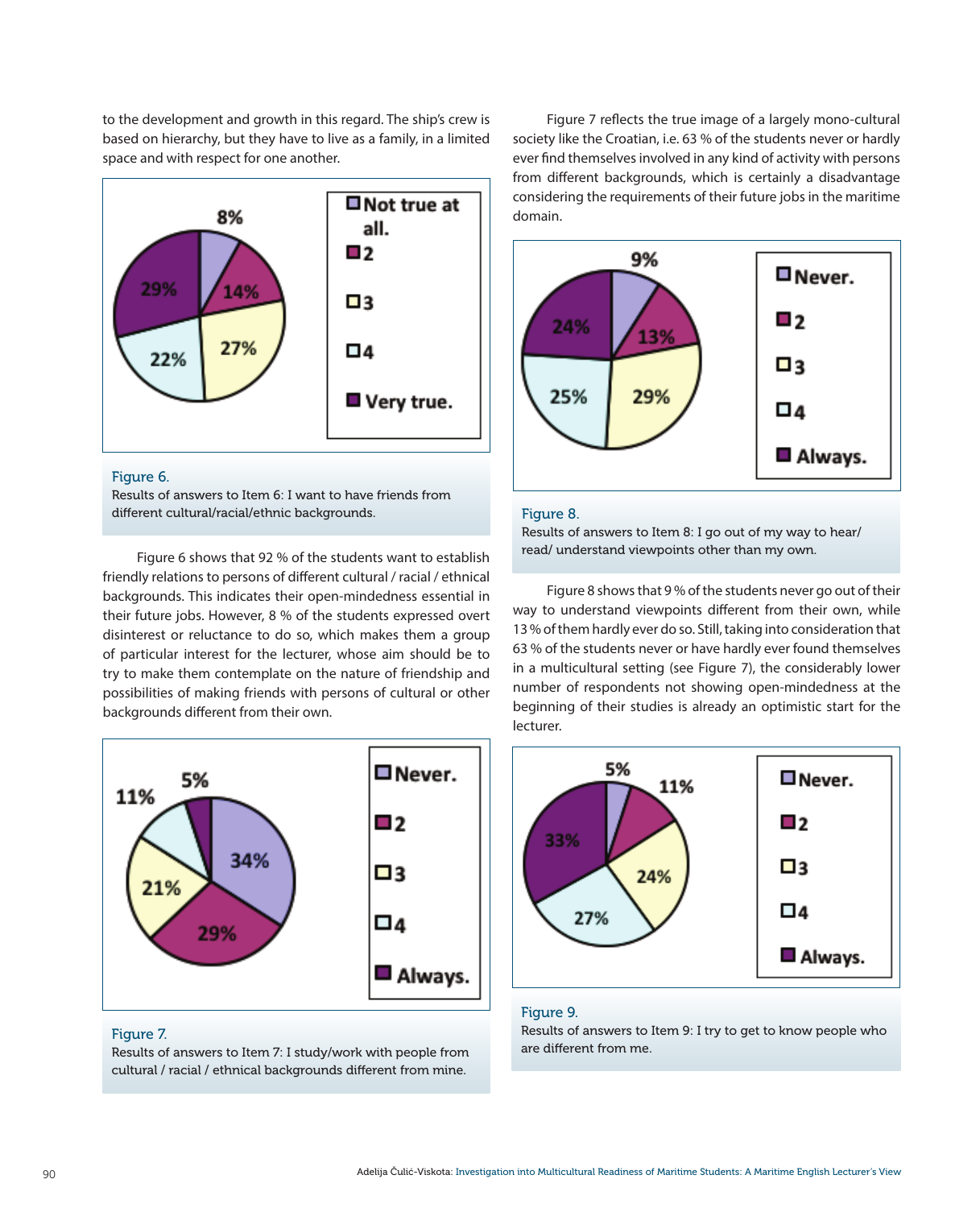Figure 9 shows that a still lower number of respondents, 5 %, have expressed refusal or reluctance to meet persons from other cultures. It is possible that a lack or an insufficient exposure to multicultural settings and situations are the main reasons for this apparent lack of interest or willingness expressed.



#### Figure 10.

Results of answers to Item 10: I push myself to explore my prejudices and biases.

Figure 10 shows that still 18 % of the students never (6 %), or hardly ever (12 %) try to recognise and analyse their own prejudices and biases. This certainly makes an important part of one's culture, i.e. of those 90 % of the cultural iceberg that is not visible without a deeper immersing oneself below the surface of the conscious part of our personalities.



#### Figure 11.

Results of answers to Item 11: Discussing issues of discrimination, racism and oppression makes me uncomfortable.

Figure 11 shows that 51 % of the students who answered 3, 4, or 5, feel uncomfortable discussing 'difficult' topics such as discrimination, or oppression of any kind. Persons who intend to work in a multinational / cultural setting should be prepared to at least contemplate about such topics, which are certainly not the most pleasant ones, but university level students should already start thinking and discussing topics of interest to different social groups so as to raise their awareness of the possibilities of each individual to contribute to the empowerment of different discriminated groups.



#### Figure 12.

Results of answers to Item 12: I have had courses/part of courses in intercultural communication.

Figure 12 shows that 53 % of the students have never been exposed to any form of intentional institutional education on intercultural communication. This indicates an urgent need to include elements of cultural diversity and interaction into elementary and secondary education. This would be of particular importance for largely mono-cultural societies such as Croatian.



#### Figure 13.

Results of answers to Item 13: I have lived in a contrasting community (with a very different culture from my own).

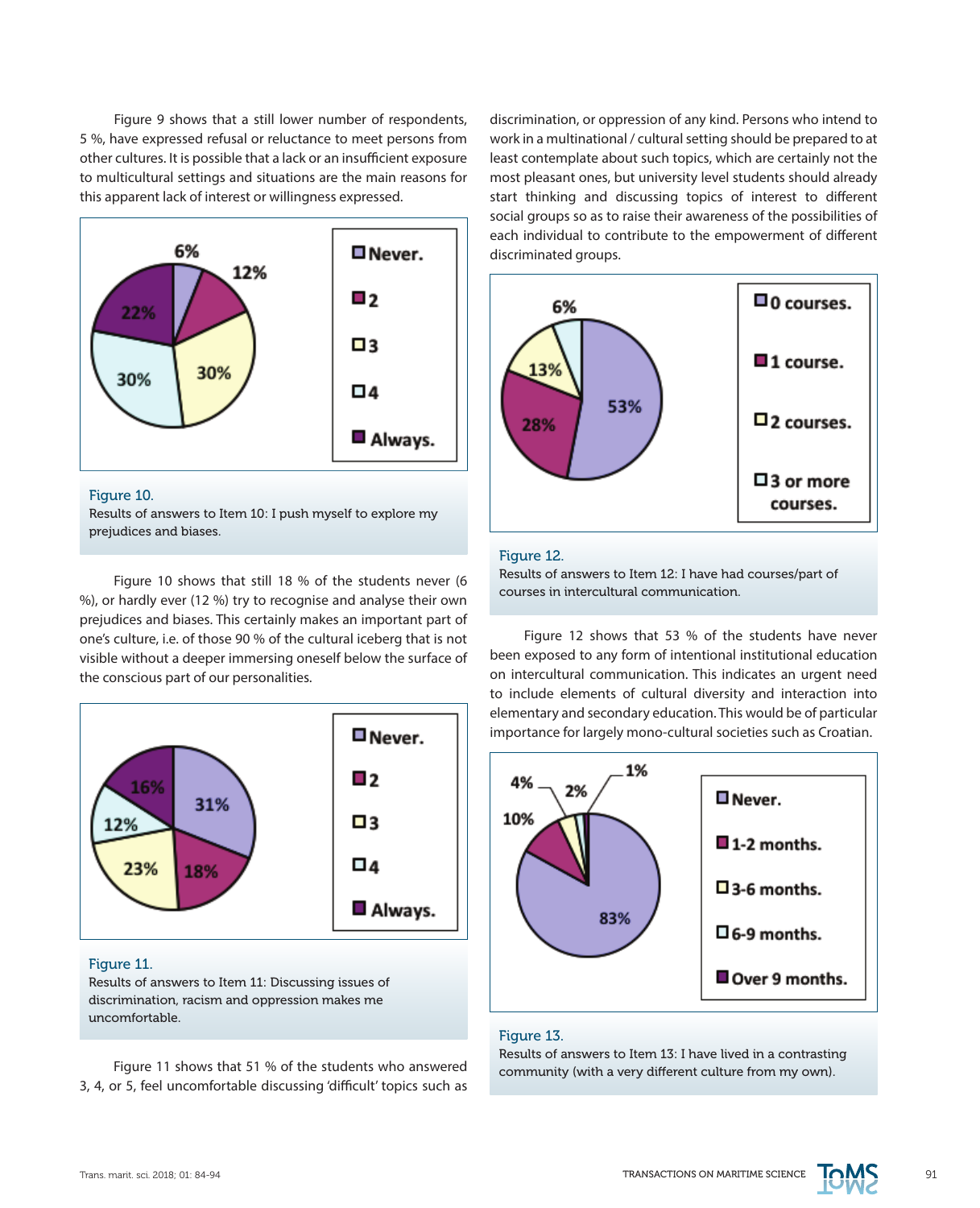Figure 13 further supports the thesis expressed in the analysis of the statistics presented in Figure 12. Namely, 83 % of the students have never lived in any kind of contrasting community. This indicates that their sensibility for otherness and diversity should be very low and requiring a gradual development to meet the requirements of their future jobs.



#### Figure 14.

Results of answers to Item 14: I pay attention to news about the world beyond my own country.

Figure 14 shows that 18 % of the students never (5 %), or rarely (13 %) pay attention to the news about the world beyond their own country. Also, 38 % of the students do it only sometimes, i.e. not on a regular basis, which again is an indicator of a rather low interest for otherness. Here again, a Maritime English lecturer can take the responsibility of bringing news about current events in the world to be discussed in class.



#### Figure 15.

Results of answers to Item 15: I enjoy media and art from different cultures.

Figure 15 shows that more than 84 % of the students (answering *Sometimes, Frequently,* and *Always*) are interested in getting in touch with the media and arts from different cultures, the frequency from sometimes to regularly ranging almost evenly. Still, there are 16 % of the students who never (3 %), or rarely (13 %) enjoy media or arts from cultures different from their own These are the ones to whom special attention should be paid in order to motivate them to explore other cultures and look for similarities in expressions or even diversities, which can also be attractive to foreigners.

Below, the ratio of positive (P) to negative (N) results of the survey is presented in Table 1 - *Multicultural experience subscale,* and in Table 2 - *Multicultural desire subscale*.

#### Table 1.

Multicultural experience subscale, according to survey results.

| Multicultural experience subscale: average positive 71.22 % |           |      |      |        |     |      |        |     |     |  |  |
|-------------------------------------------------------------|-----------|------|------|--------|-----|------|--------|-----|-----|--|--|
|                                                             | $N = 6\%$ | 24%  | 16 % | $32\%$ | 37% | 53 % | 83%    | 5 % | 3%  |  |  |
|                                                             | P 94 %    | 76 % | 84 % | 68 %   | 63% | 47 % | $17\%$ | 95% | 97% |  |  |

#### Table 2.

Multicultural desire subscale, according to the survey results.

|    | Multicultural desire subscale: average positive 87.66 % |     |        |     |     |      |  |  |  |  |  |
|----|---------------------------------------------------------|-----|--------|-----|-----|------|--|--|--|--|--|
| N  | 3%                                                      | 8%  | 9%     | 5 % | 18% | 31 % |  |  |  |  |  |
| P. | 97%                                                     | 92% | $91\%$ | 95% | 82% | 69%  |  |  |  |  |  |
|    |                                                         |     |        |     |     |      |  |  |  |  |  |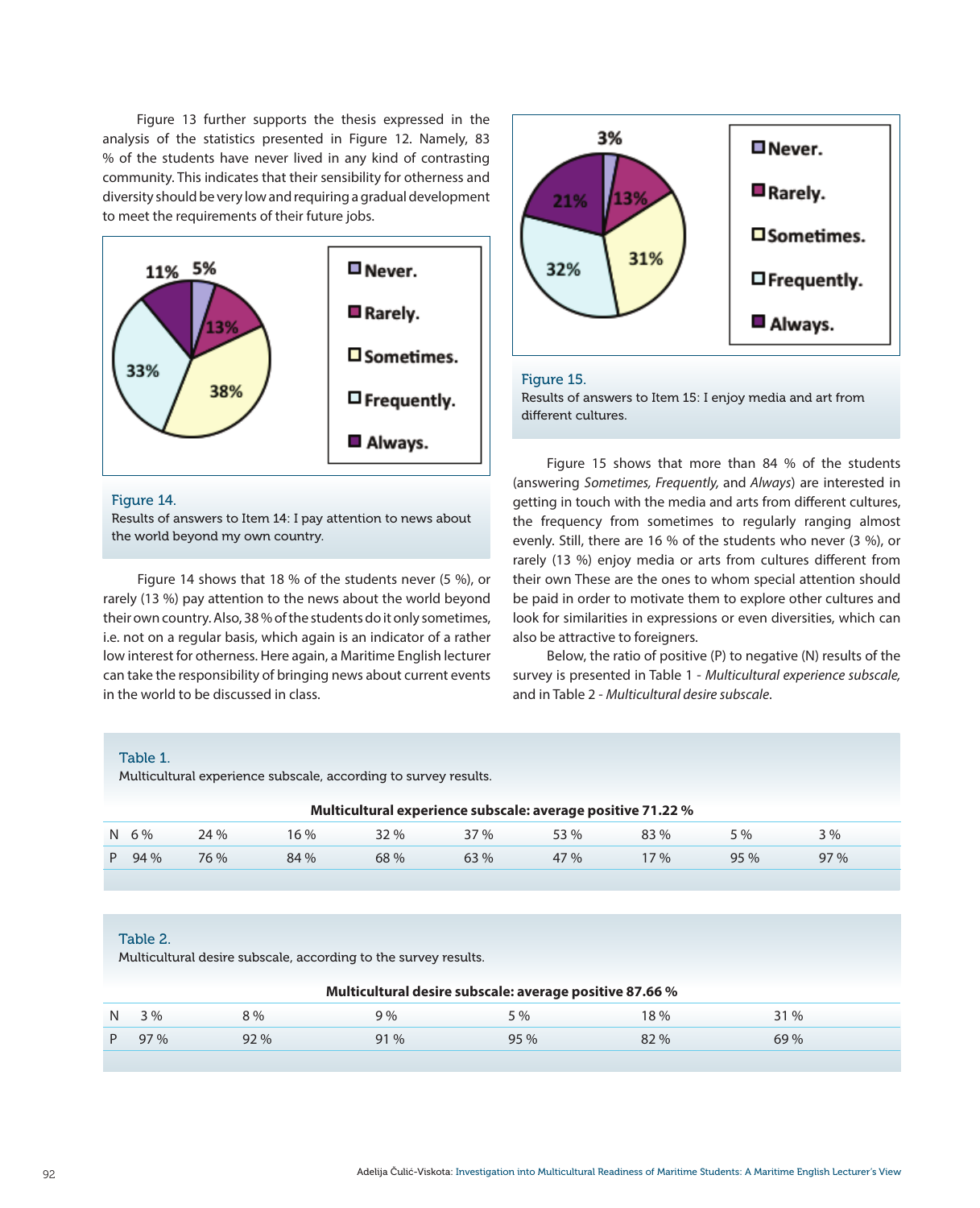From the results presented in Tables 1 and 2, the only negative percentages on the *Multicultural experience* subscale refer: 1) to the answers to Item 12 because 53 % of the students have not had any courses or parts of courses related to intercultural communication, and 2) to the answers to Item 13 because 83 % of the students have never lived in a culturally contrasting community. In all the other seven items, the students' answers were predominantly positive, resulting in an average positive percentage of 71.22 %. As regards the *Multicultural desire* subscale, which has resulted from the students' answers to six items, a highly positive score over all the questions can be observed, average positive percentage of 87.66 %, thus allowing optimistic expectations from all the students in their future studying intercultural relations and later participating in such relations.

### 3.3. Weakness of the Research Performed and Future Investigation Planned

With all the inevitability of the research performed in order to obtain some indicators as to the suitability of the current 1<sup>st</sup>-year students - prospective seafarers or maritime affairs participants in the diversity of its sectors, the research has obvious weaknesses. This survey was carried out among the current 1<sup>st-</sup>year students, and the output results will only be available in 3 years' time, i.e. on their completing the undergraduate studies, to test their progress in multicultural sensitivity, which could indicate the need for a more systematic approach to this important issue. Therefore, on every occasion, with topic and time allowance, emphasis should be put on the multicultural aspect of a situation and on the elements indicating culture-specific behaviour, not only in the social sciences courses included in the curriculum, but also in Maritime English courses. Only then will there be a solid enough ground to investigate into the possible gain.

#### 4. CONCLUSION

The investigation into the 225 FMS maritime students' multicultural experiences and desire has shown that the majority of students coming from a largely mono-cultural society, such as Croatian, are nevertheless ready to face the multicultural setting, such as a ship's crew, and also try to a certain extent to prepare themselves for the experience by opening their minds to customs and attitudes different from their own, by making friends with their peers from different cultures, by travelling to foreign countries, and by experiencing different cultures through social media. These are encouraging facts because any person aiming at working in a multicultural setting should be prepared for intercultural communication, which presupposes openness to the different by understanding, respecting, and inclusion.

In this sense, it is the task of a Maritime English lecturer to assist the students in developing their intercultural competence, not only because the English language is the communication medium in the maritime field, but also because through learning about the differences in using language functions in English as compared to their own mother tongue, the students should avoid future breakdowns in communication. This is as important for their business communication as it is important for their successful taking part in everyday personal communication in intercultural encounters with the rest of the crew.

#### **REFERENCES**

Alfiani, D.S., (2010), Multinational and multicultural seafarers and MET students: a socio-cultural study for improving maritime safety and the education of seafarers, World Maritime University Dissertations, Paper 425.

Berry, J.W., (2005), Acculturation: Living successfully in two cultures, International Journal of Intercultural Relations 29(6), pp. 697-712., available at: <https://doi.org/10.1016/j.ijintrel.2005.07.013>

Bocanegra-Valle, A., (2015), Intercultural Learners, Intercultural Brokers and ESP Classrooms: The Case of a Shipping Business Course, Procedia - Social and Behavioral Sciences 173, pp. 106-112., available at: <https://doi.org/10.1016/j.sbspro.2015.02.038>

Bragg, M., (2004), The Adventure of English, UK: Sceptre.

Brodeur, A.G., (1959), The Art of Beowulf, Berkeley: University of California Press.

Crystal, D., (1995), Cambridge Encyclopaedia of the English Language, Cambridge University Press.

Crystal, D., (1997), English as a Global Language, Cambridge University Press.

Čulić-Viskota, A., (2002), Modality and Politeness, Strani jezici 32(3-4), Zagreb

Čulić-Viskota, A., (2014), Essential English for Pilotage and Tug Assistance - Proposal for SMCP Extension, Transactions on Maritime Science 3(2), pp. 158-164., available at:

<https://doi.org/10.7225/toms.v03.n02.007>

Čulić-Viskota, A., (2015), SMCP Development for Pilotage and Tug Assistance in the Light of Diffusion of Innovations Theory, Transactions on Maritime Science 4(2), pp. 140-150., available at:

<https://doi.org/10.7225/toms.v04.n02.006>

Čulić-Viskota, A., Bielic, T., (2007), Cultural and Linguistic Differences as Factors of Ineffective Communication, Proceedings of IMEC-19, The International Maritime English Conference, Rotterdam, Netherlands, October 9-12.

Goffman, E., (1959), The presentation of self in everyday life, New York: Garden City.

Hall, E.T., (1976), Beyond Culture, New York: Anchor Books.

Hirsch, E.D. Jr., (1987), Cultural Literacy: What Every American Needs to Know. Boston: Houghton Mifflin.

Hirsch, E.D., Kett, J. F., Trefil, J.S., (2002), The New Dictionary of Cultural Literacy (3rd ed.), Houghton Mifflin Harcourt.

History of Media, available at: [http://www.encyclopedia.com/history/dictionaries](http://www.encyclopedia.com/history/dictionaries-thesauruses-pictures-and-press-releases/media-history)[thesauruses-pictures-and-press-releases/media-history](http://www.encyclopedia.com/history/dictionaries-thesauruses-pictures-and-press-releases/media-history)

Höfstede, G., (1995), Cultures and Organizations, McGraw Hill.